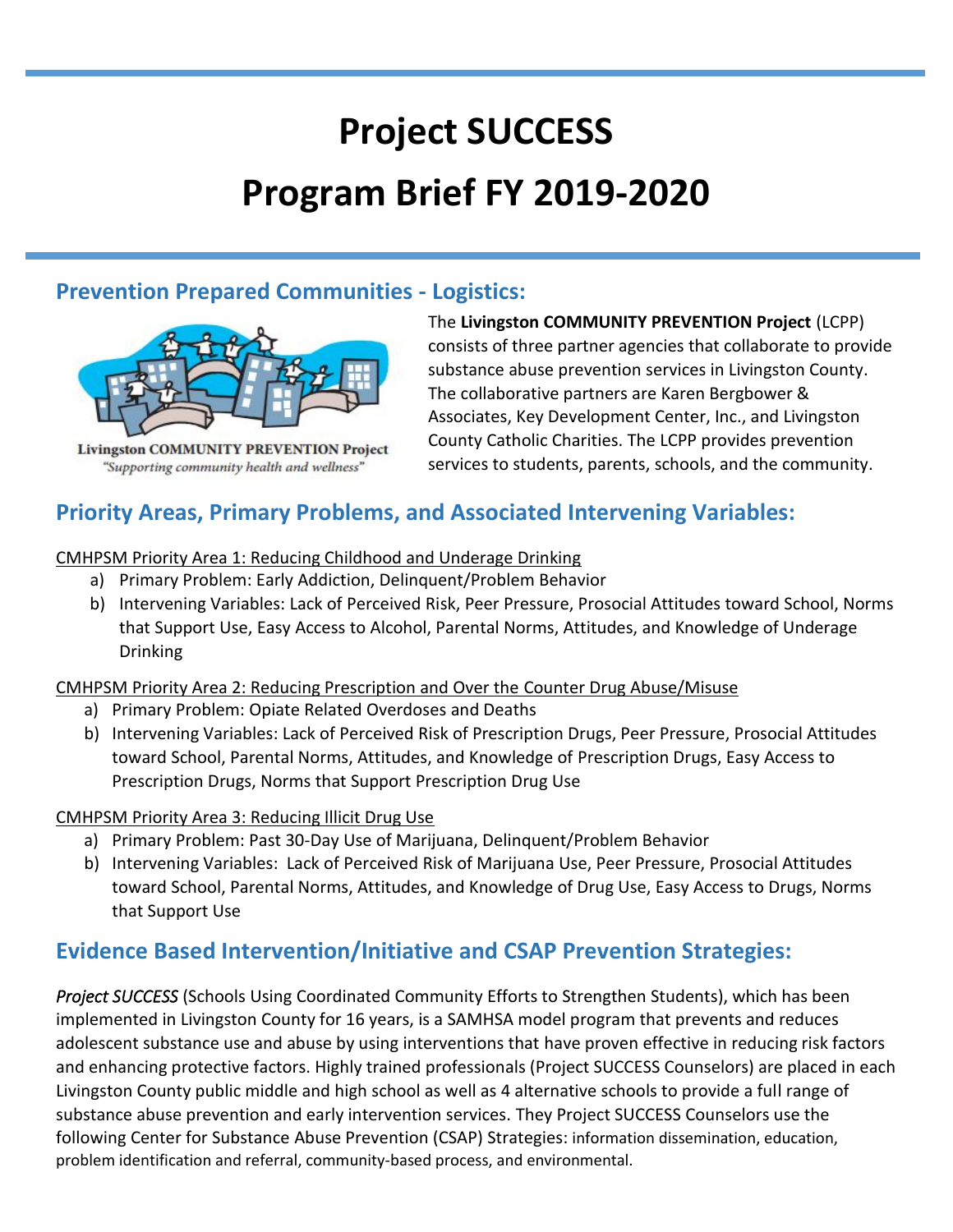The Project SUCCESS Counselors primarily work with adolescents individually and in small groups, conduct large group prevention/education discussions and programs, train and consult on prevention issues with school staff, and refer and follow-up with students and families needing substance abuse treatment or mental health services in the community.

## Project SUCCESS Program Components:

- The **Prevention Education Series**, an eight-session alcohol, tobacco, and other drug education program conducted by Project SUCCESS counselors, helps students identify and resist pressures to use substances, correct misperceptions about the prevalence and acceptability of substance use, and understand the consequences of substance use.
- **School Wide Awareness Activities** and promotional materials, like the MOST Campaign, to increase the perception of the harm of substance use, positively change social norms about substance use, and increase enforcement of and compliance with school policies and community laws.
- **Parent Education**, including promotion of Safe Homes and the MOST Campaign.
- **Individual and Group Counseling** conducted by the Project SUCCESS Counselors.
- **Screening and Referral**: Students and parents who require more intensive counseling, treatment, or other services are referred to appropriate agencies or practitioners in the community.

*"The work we do in schools is essential, and very rewarding. The relationships we develop within the schools with staff and students is essential to spreading the*  word of prevention in Livingston County. Having meaningful adult-student *relationships can mean all the difference for these students and can give them support they may not have in their personal lives. The ability for Project SUCCESS counselors to provide staff and parent substance abuse education is extremely important and can help us recognize the students that may need extra support or resources. As a Project SUCCESS counselor, it warms my heart when students come to the guidance office on the days you are in school specifically to talk to you about their personal matters. This is when you know you are doing things right, and the students feel you are a trusted adult. Project SUCCESS is an extremely important program for Livingston County, and all of us Project SUCCESS counselors are grateful to be able to do this work in the community."*

*-- Project SUCCESS Counselor Kelsey Wittla, Howell, MI*